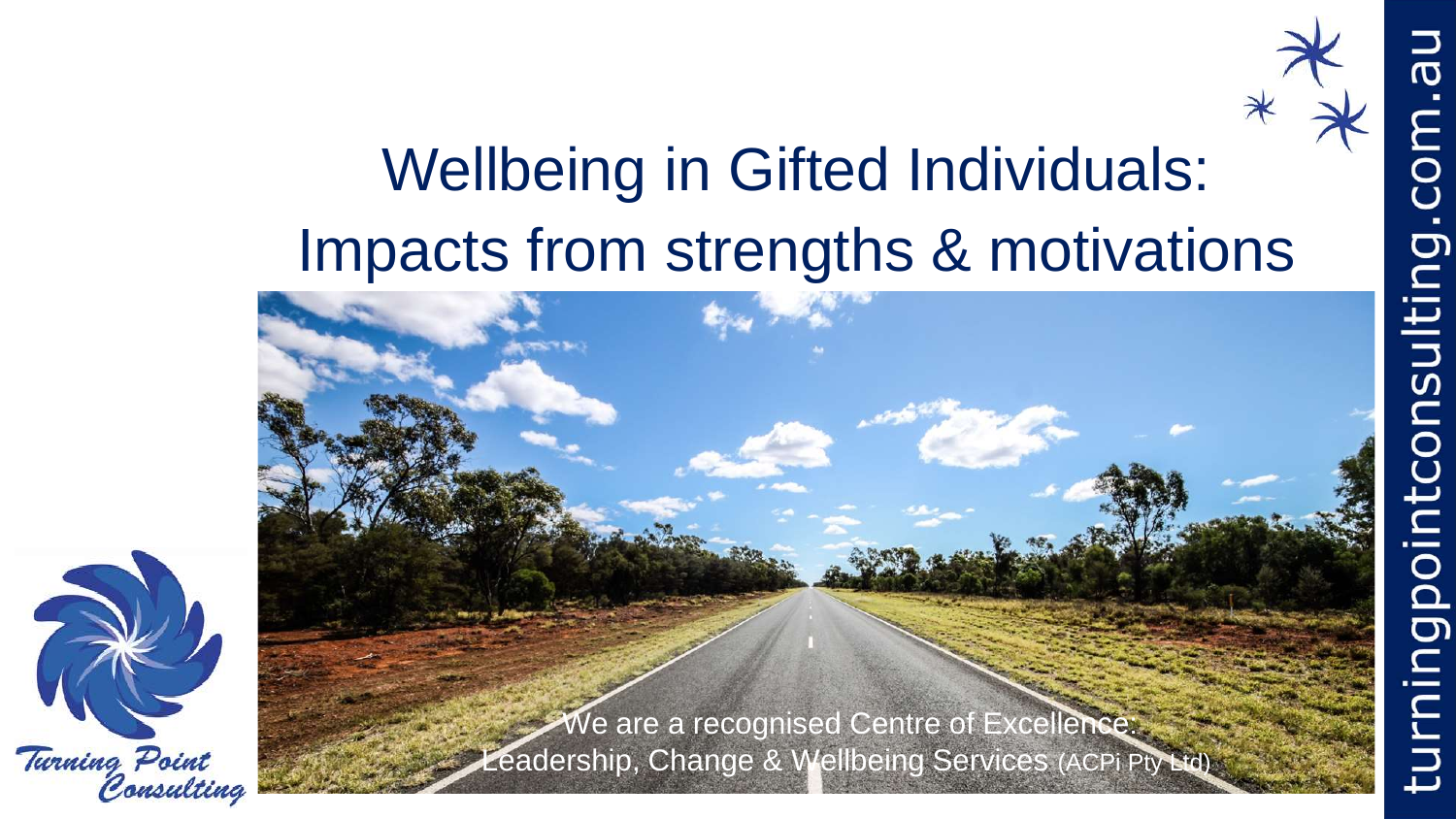### **Kathryn Taylor,** Director & Owner, Turning Point Consulting







**WELLBEING | LEADERSHIP | CAREERS** CMF HFTGN CAHRI BEd (Sec), Grad. Cert. Career Dev. Prac. Wellbeing Australia Director, Lead for Education & Secretary Member of the Global Career Council with ICCI Wellbeing & Education specialist with ACPi Pty Ltd Director of Centre of Excellence: Leadership, Change & Wellbeing Motivational Youth Maps Lead for Australia

20 years+ human resources, coaching, training & recruitment across industries Holistic service encompassing coaching & leadership development

W turningpointconsulting.com.au L https://au.linkedin.com/in/kathryntaylor1 F @seeopportunities @seeoptions





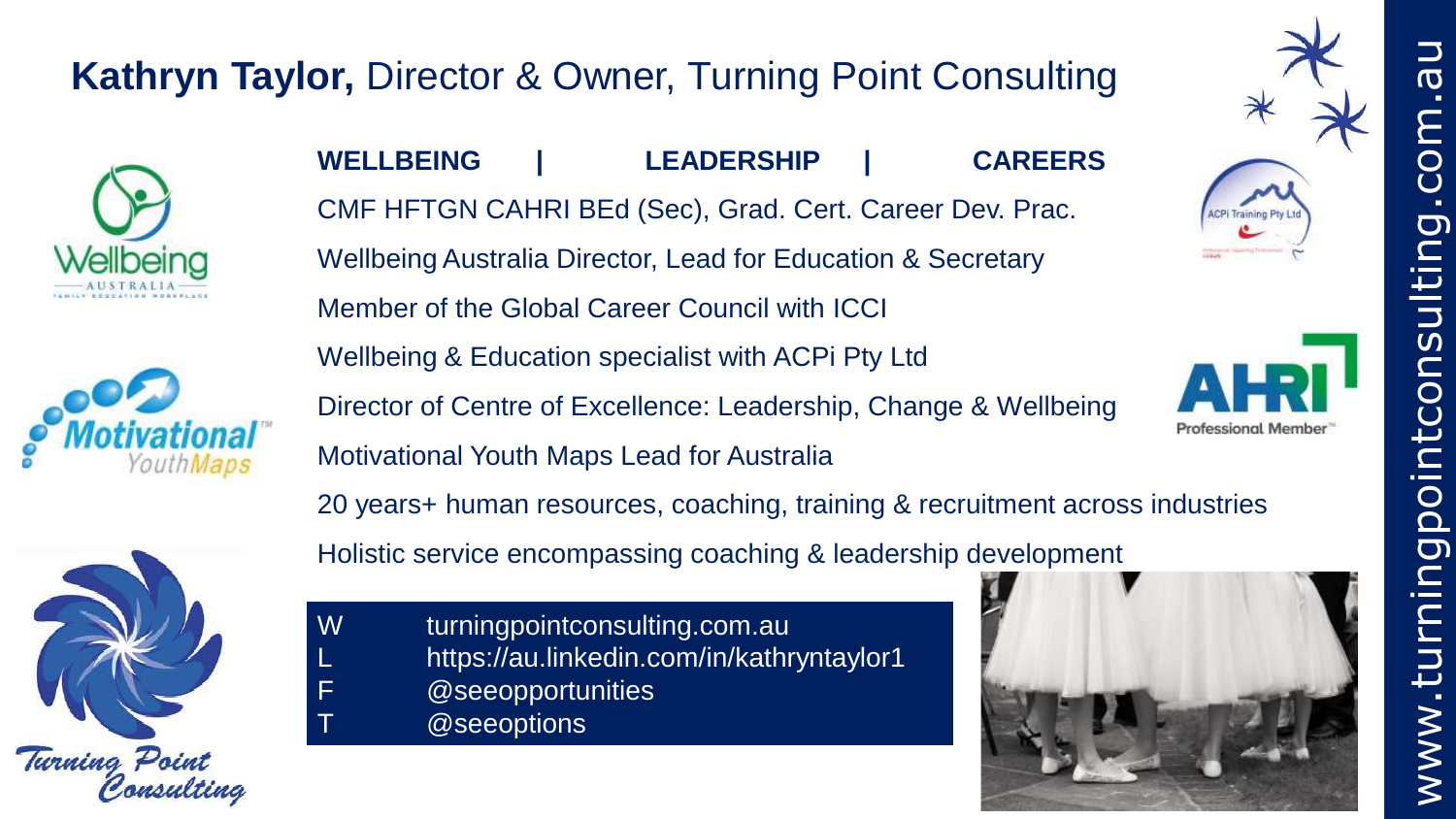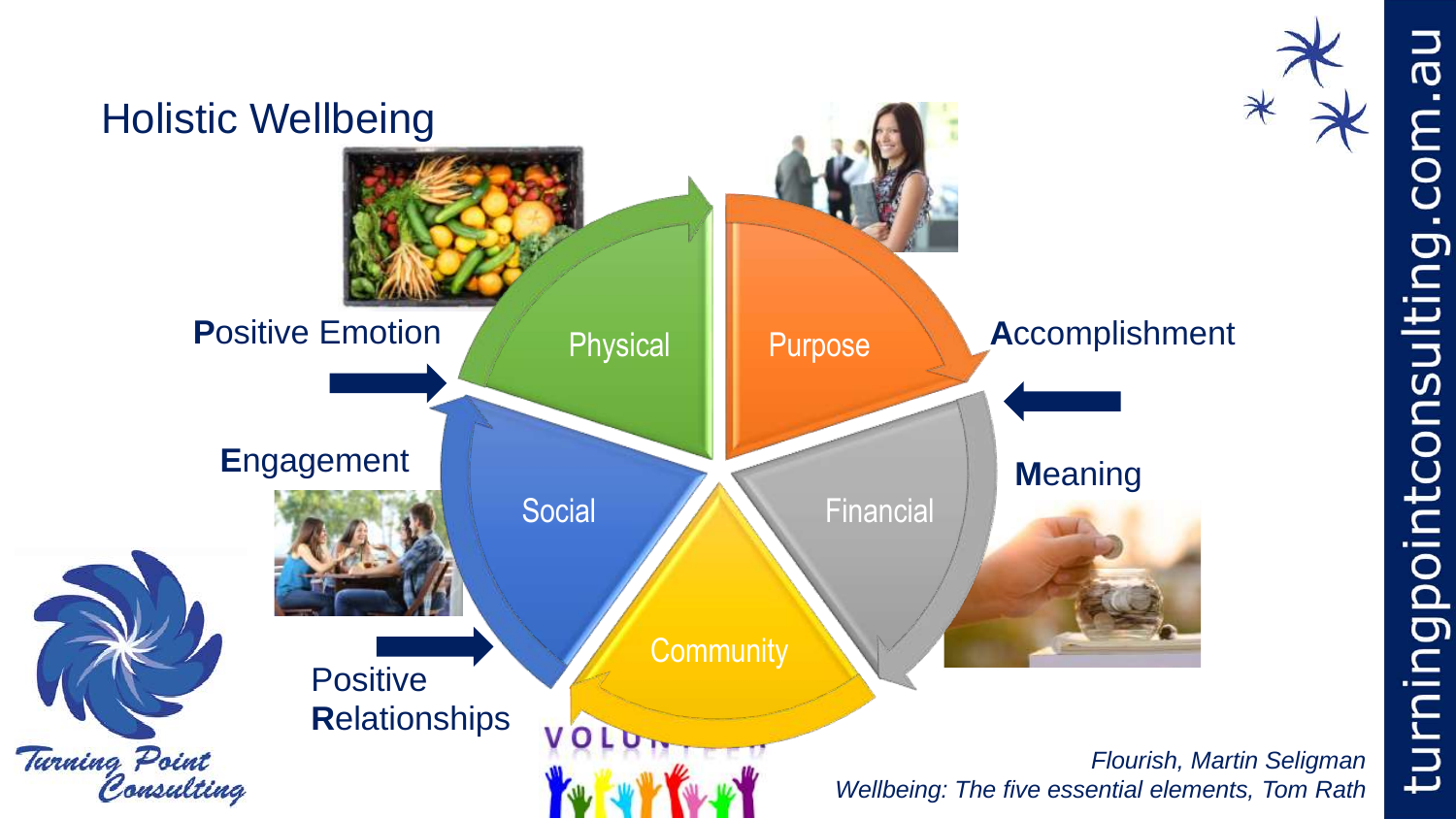#### Talents & Strengths







Arranger **Belief Consistency Deliberative Discipline Focus Responsibility Restorative** 



Activator **Command Communication Competition** Maximiser Self-Assurance **Significance** Woo



**RELATIONSHIP BUILDING Adaptability Developer** Connectedness Empathy **Harmony Includer** Individualization **Positivity Relator** 



**Analytical Context Futuristic Ideation** Input **Intellection Learner Strategic** 

# $\overline{\sigma}$  $\overline{\Xi}$ CO  $\blacksquare$ isulting.  $\tilde{\mathbf{C}}$ intcor poi turning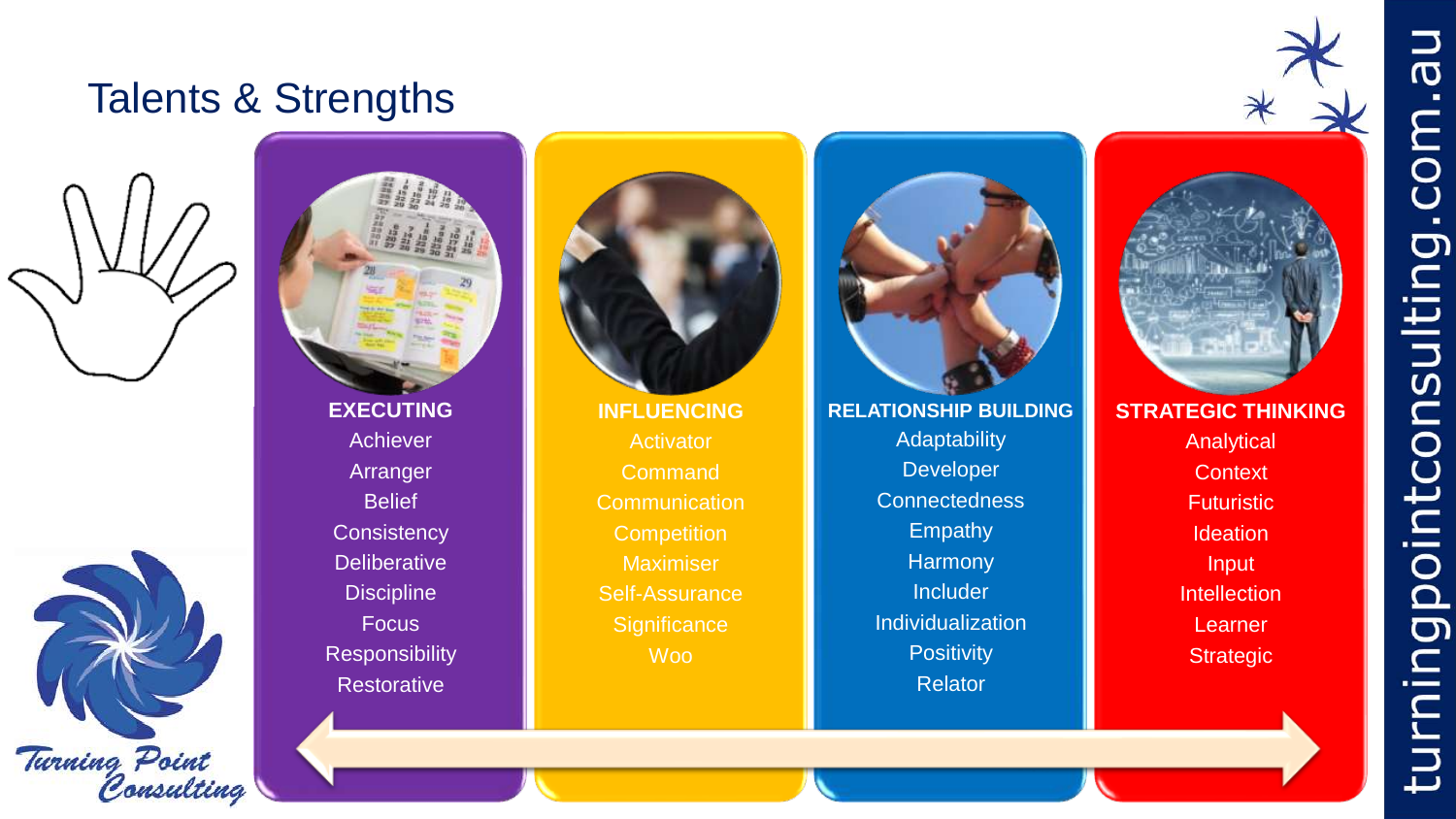

**N<sub>D</sub>** E **O**  $\bullet$ isulting. pointcon G turning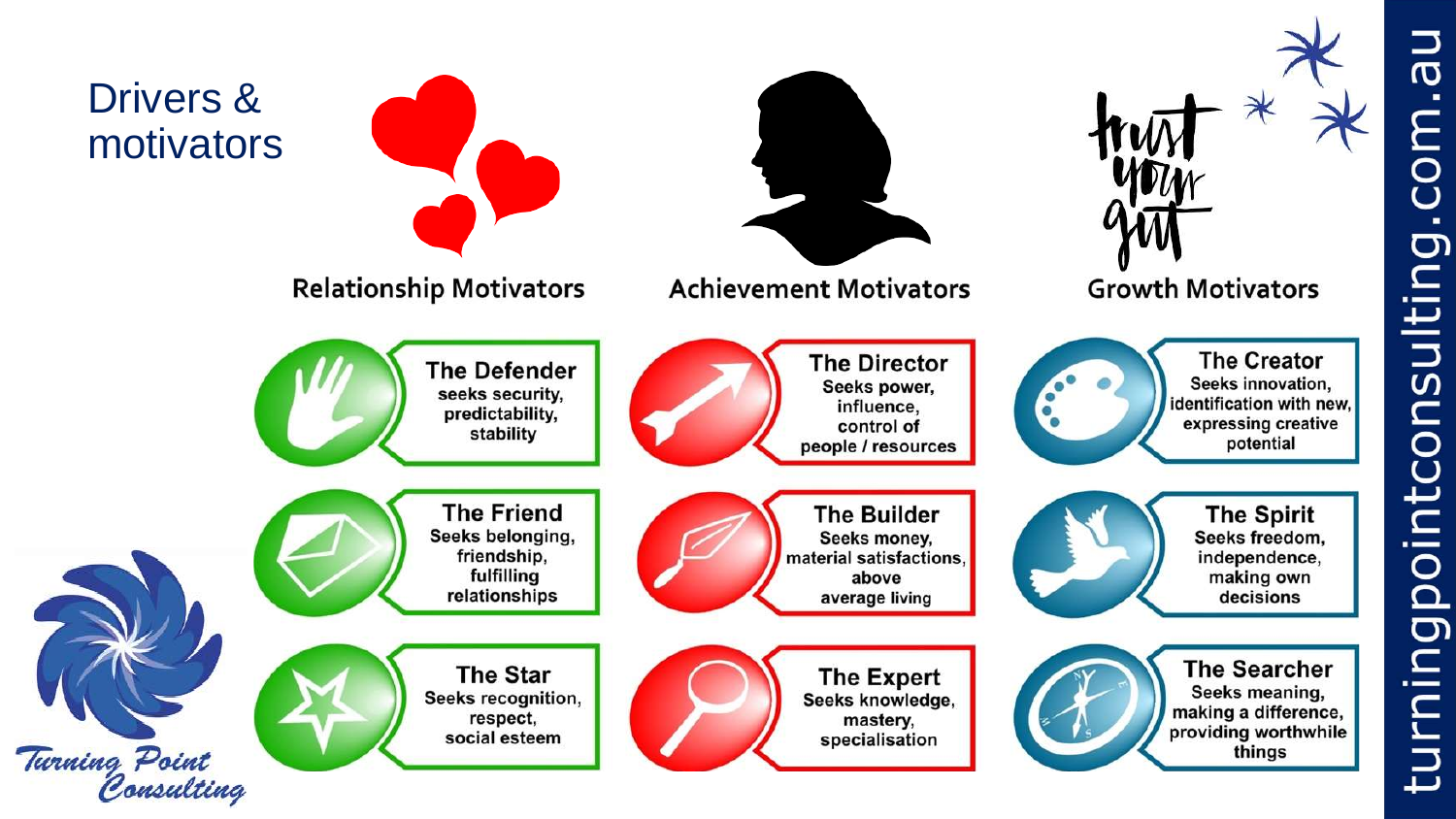### Dominant talents in gifted individuals

**Relationship** strengths

– Empathy, Relator, Friend

**Action** through accountability

– Responsibility, Achiever, Restorative

Deep level of **thinking**

– Analytical, Strategic, Futuristic

**Quality** expectations

– Expert, Competition



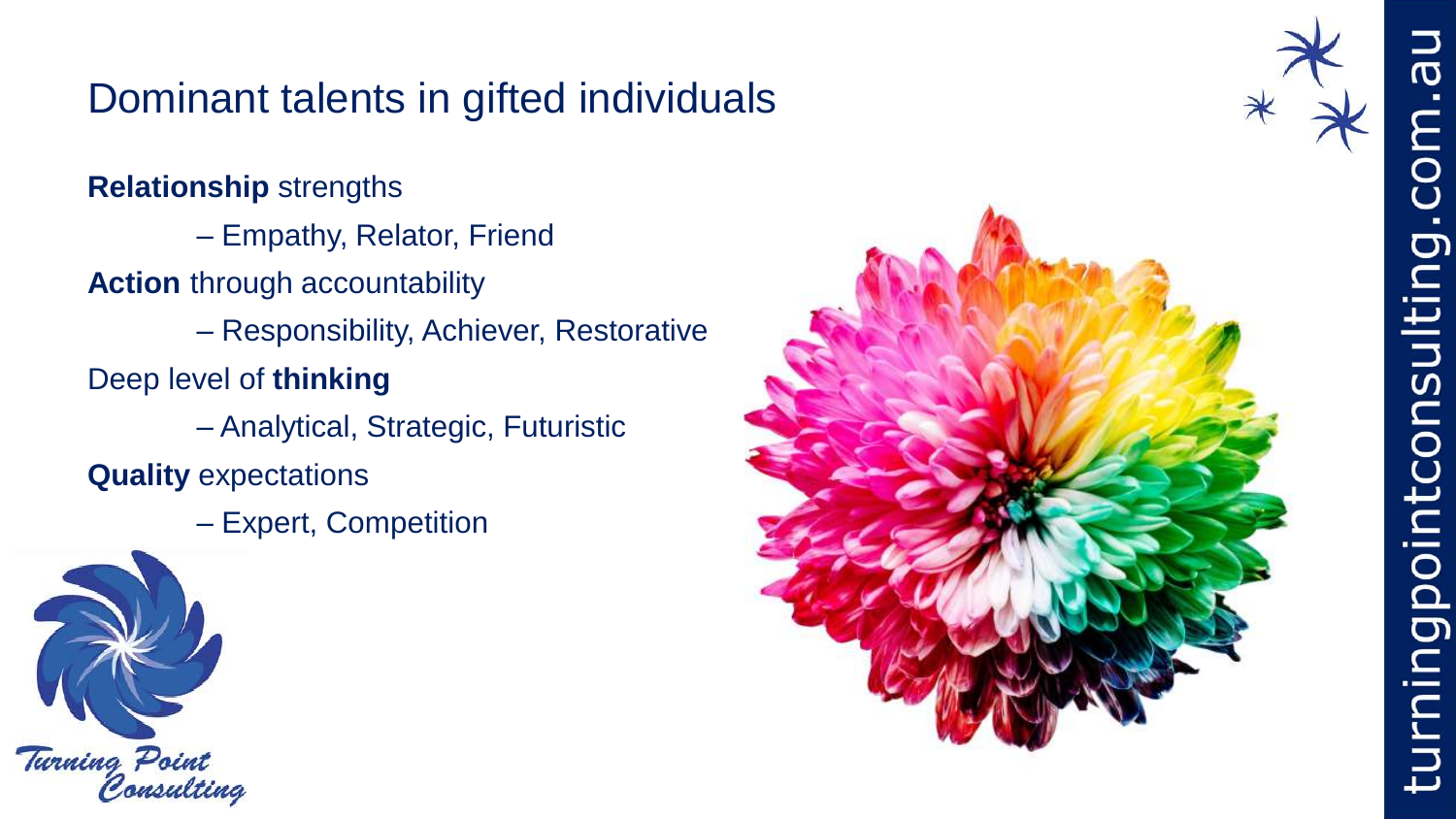### Common challenges or impacts

Fear of failure, ie risk evaluation Change or lack of structure, eg transition points Perfectionism, internal or from external Anxiety, often by intense self talk Overthinking and analysing Deficient based thinking approach Heightened responsibility, externalised motives Negative competitive streak (personal and others)







 $\overline{D}$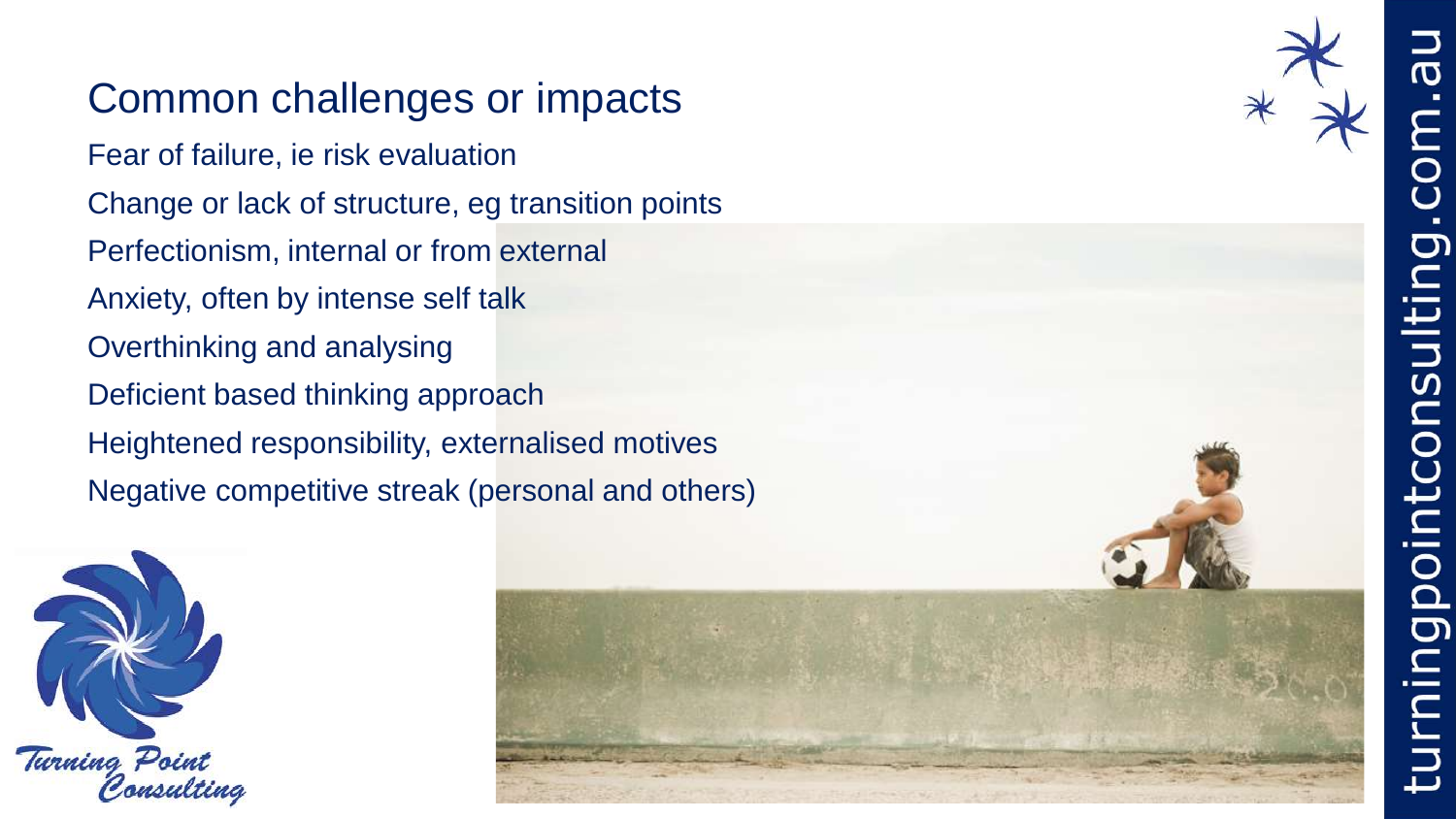#### Wellbeing management

Focus on personal measurable goals Balance all aspects of wellbeing (purpose, social, spiritual, community) Establish positive habits, adapt damaging or negative ones Education and awareness of self talk and expectations Balance competition to create a healthy mindset Connect future value and desires Encourage healthy risks, embracing failure and growth



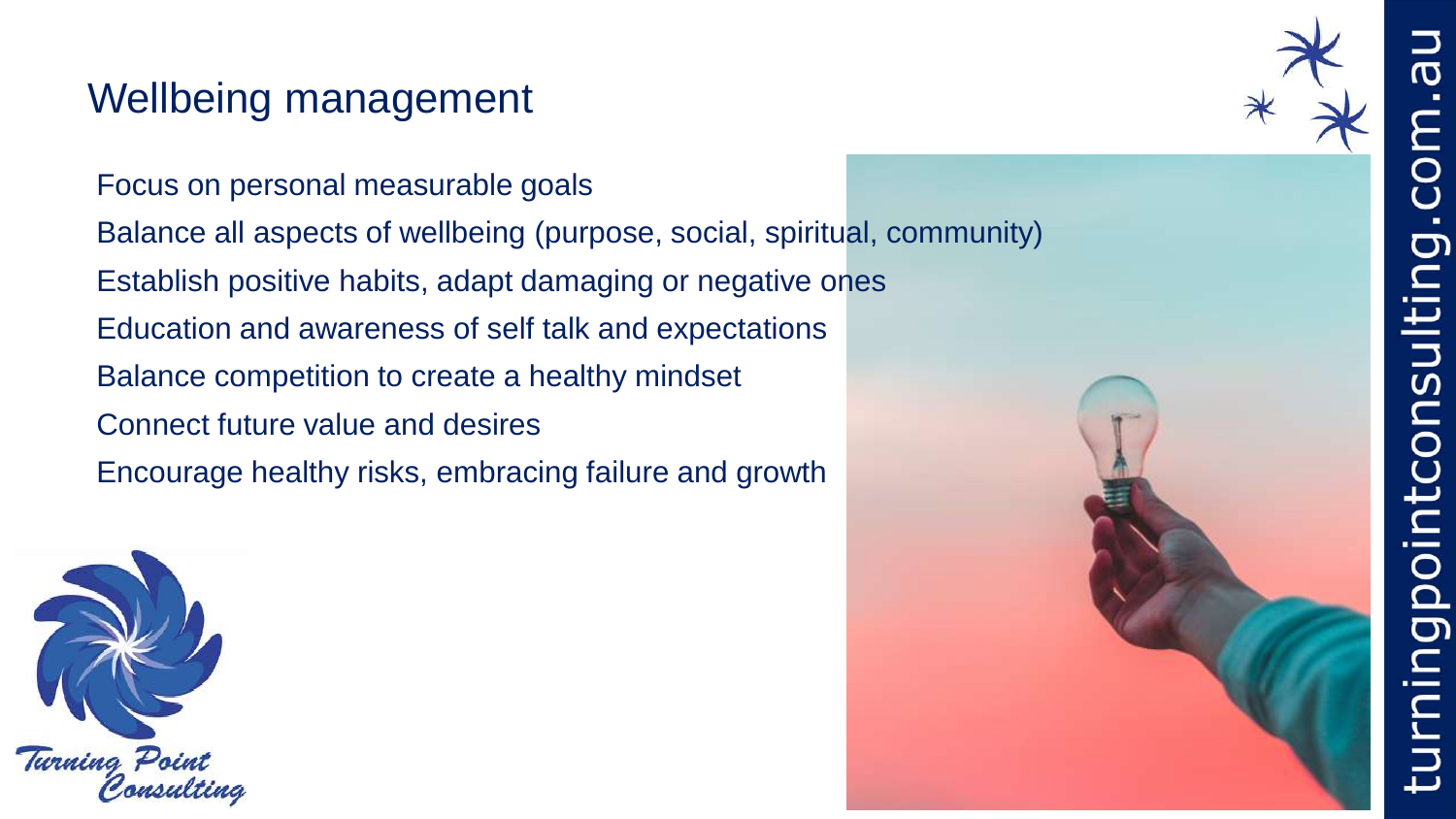#### **Reflections**

Elements of wellbeing for perspective Self-esteem and confidence early and regularly Proactive management of individuals Trends in your school or across year groups Solution-focused language and tools Bring families into appropriate discussions



 $\overline{\sigma}$ 

nsulting.com.

pointco

g

turni